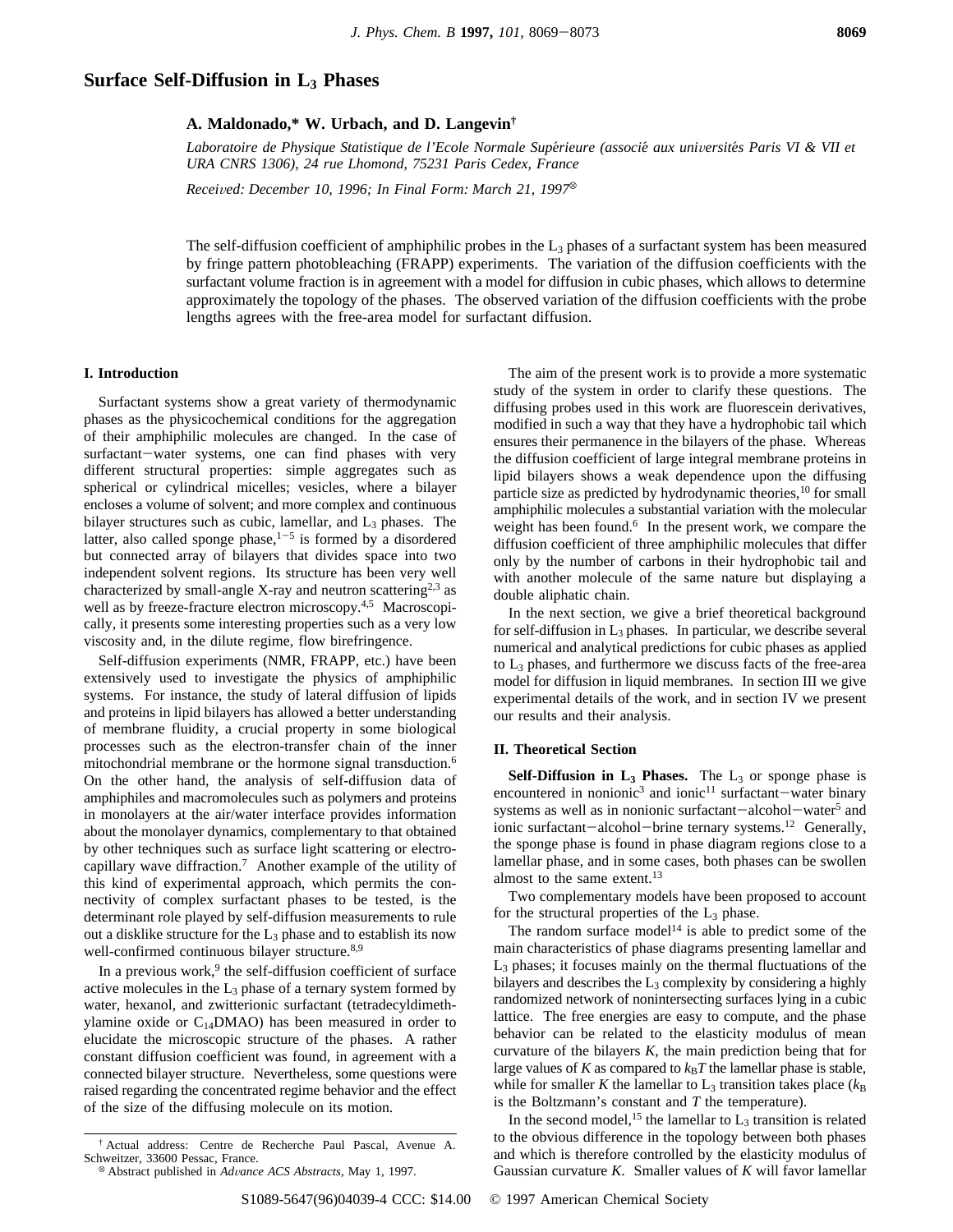phases while higher values will produce complex topologies such as that of the  $L_3$  phase. In fact, it can be shown that  $K$  for a bilayer is proportional to the spontaneous curvature  $c_0$  of the constituent monolayers. Addition of a cosurfactant to a binary system modifies the spontaneous curvature of the monolayers. Changing  $c_0$  will lead to variations in  $K$  and consequently the changes in topology that induce the lamellar to  $L<sub>3</sub>$  transition in our system.

Since the bilayers that form the  $L_3$  phase are very disordered, the task of describing the diffusion of particles in its interior is very difficult. Nevertheless, model systems can be found in order to make theoretical predictions, which must be interpreted carefully when analyzing the  $L_3$  phase. One such model system describes cubic phases, where the surfactant bilayers form a periodic structure with cubic symmetry. Anderson et al.<sup>16</sup> have provided a useful theoretical framework for the interpretation of self-diffusion measurements in cubic phases. Their results can be also applied to the geometrically more disordered but topologicaly related  $L_3$  phase. Such identification is justified because the cubic and the  $L_3$  phases have a very similar structure: they are locally formed by bilayers that are highly connected and divide space into two solvent regions, the main difference being the lack of long-range order in the  $L_3$  phase, which can be pictured as a disordered or melted cubic phase. In fact, the similarity between these two phases has been quantified for the case of solvent and surfactant self-diffusion, where a certain continuity has been reported for the diffusion coefficients as one crosses the  $L_3$ -cubic transition.<sup>8</sup>

In this theoretical approach, $16$  the geometrical obstruction factor  $\beta$  for the surfactant self-diffusion is computed by a twodimensional finite element method, considering the surfactant molecules confined to a minimal surface which defines the cubic array of bilayers. In fact, this approach remains valid along any of the constant mean curvature structures, also called H surfaces, which are generalizations of minimal surfaces. $17,18$ These surfaces are periodic in three dimensions, free of selfintersections, and divide space into two interpenetrating multiply connected regions. Several families of these structures are known, differing with respect to symmetry, topology, and local geometry.

At low surfactant concentrations, the variation of the selfdiffusion coefficient *D* with the bilayer volume fraction  $\phi$  can be written as

$$
\beta = D/D_0 = \alpha + b\phi^2 \tag{1}
$$

The value  $\alpha = \frac{2}{3}$  in eq 1 is exact provided that diffusion takes place in a minimal surface of cubic symmetry, but experimental effects (like solvation) may modify it. The parameter *b* depends on the topology of the surface and has to be computed for every particular case.  $D_0$  is the lateral diffusion coefficient in a plane bilayer.

**Free-Area Model.** Several models can describe the diffusive motion of a probe confined to a membrane as a function of its geometrical shape and size. The hydrodynamic-based models<sup>19</sup> are in good agreement with experiments only in the case when the hydrodynamic limit is valid, that is, when the diffusing particle is large compared to the molecules forming the membrane. Such is the case for membrane protein diffusion in lipid bilayers.20 In our system, the size of the diffusing particles is comparable to that of the surfactant molecules in the bilayers; therefore, we have to use a microscopic model to describe their motion.

One of these theories, the free-area model, has been successfully used to describe the diffusion of lipids in bilayers<sup>6</sup> and of surface-active molecules in monolayers.<sup>7</sup> Although it may exist as a formal distinction between the monolayer and the bilayer

case, it has been shown that in both cases the probe diffusion is based on the same molecular mechanism.<sup>21</sup> In its usual form,22 the free-area model describes the diffusion of a particle as a three-step process: (1) density fluctuations in the membrane create a local free area in the neighborhood of the diffusing probe; (2) if the free area is large enough, the probe moves into this hole; and (3) the free area disappears as the surfactant molecules fill the void behind the probe. The repetition of this process gives the Brownian trajectory of the particle. Cohen et al.23 have shown how this process can be quantitatively described by statistical thermodynamics and kinetic theory arguments for three-dimensional liquids. The same kind of ideas can be applied to two-dimensional liquid membranes, treating the diffusing probes as hard-disk-like particles. First of all, one has to compute the probability *P*(*a*) of finding a free area in the membrane exceeding some value *a\**, which can be written as

$$
P(a^*) = \exp\left(-\frac{\gamma a^*}{af}\right) \tag{2}
$$

where  $\gamma$  is a numerical factor, introduced to correct for overlap of the free areas (it lies between 0.5 and 1; if there is not such overlap  $\gamma = 1$ ), and  $a_f$  is the mean free area per surfactant molecule. Now, from kinetic theory we can express the diffusion coefficient of monodisperse hard-disk particles moving in a plane with a mean free area per particle *a* as

$$
D_a = gd(a) v \tag{3}
$$

where *g* is a geometric factor, *d* the diameter of the available area to every hard-disk diffusing particle in the liquid matrix, and  $v$  the gas kinetic velocity of the probe. In a surfactant system, the diffusing hard-disk probe does not find a constant but a fluctuating mean free area in its surroundings. One can suppose that the contribution of one particle to the diffusion coefficient is zero unless it finds a free area large enough to jump into it. In other words, the diffusion coefficient of the probes that have a free area *a* in its surroundings is

$$
D_a = \begin{cases} 0 & \text{if } a < a^* \\ D_{a^*} = gd^*v & \text{if } a > a^* \end{cases} \tag{4}
$$

where  $a^*$  is related to the hard-disk cross section of the probe. If *Da* varies slowly with *a*, its value can be approximated by  $D_{a^*}$ . In eq 4,  $d^*$  is the mean diameter of the available area to the diffusing particle, and it is of order of the molecular diameter of the surfactant molecules in the membrane. Then it can be easily shown<sup>21</sup> that the average diffusion coefficient is

$$
D = D_{a*}P(a^*) = gd^*v \exp(-\gamma a^*/a_f)
$$
 (5)

The kinetic velocity can be written as  $v = (2k_BT/m)^{1/2}$  where  $k_B$  is Boltzmann's constant, *T* the temperature, and *m* the mass of the diffusing particle. Then

$$
D = gd^* \left(\frac{2k_B T}{m}\right)^{1/2} \exp\left(-\frac{\gamma a^*}{a_f}\right) \tag{6}
$$

To allow quantitative predictions from this equation, it is important to keep in mind which parameters refer to membrane properties and which ones refer to the moving probe characteristics. In this respect the most important facts are that *a*\* and *m* are respectively the hard-disk cross section and the mass of the probes while  $a_f$  is the free area per surfactant molecule. Thus, the effect of the geometrical dimensions of the probe on its diffusion is taken into account by *a*\* and *m*. A simplification can be done if one compares results for diffusion of particles with the same hard-disk cross section but different mass. In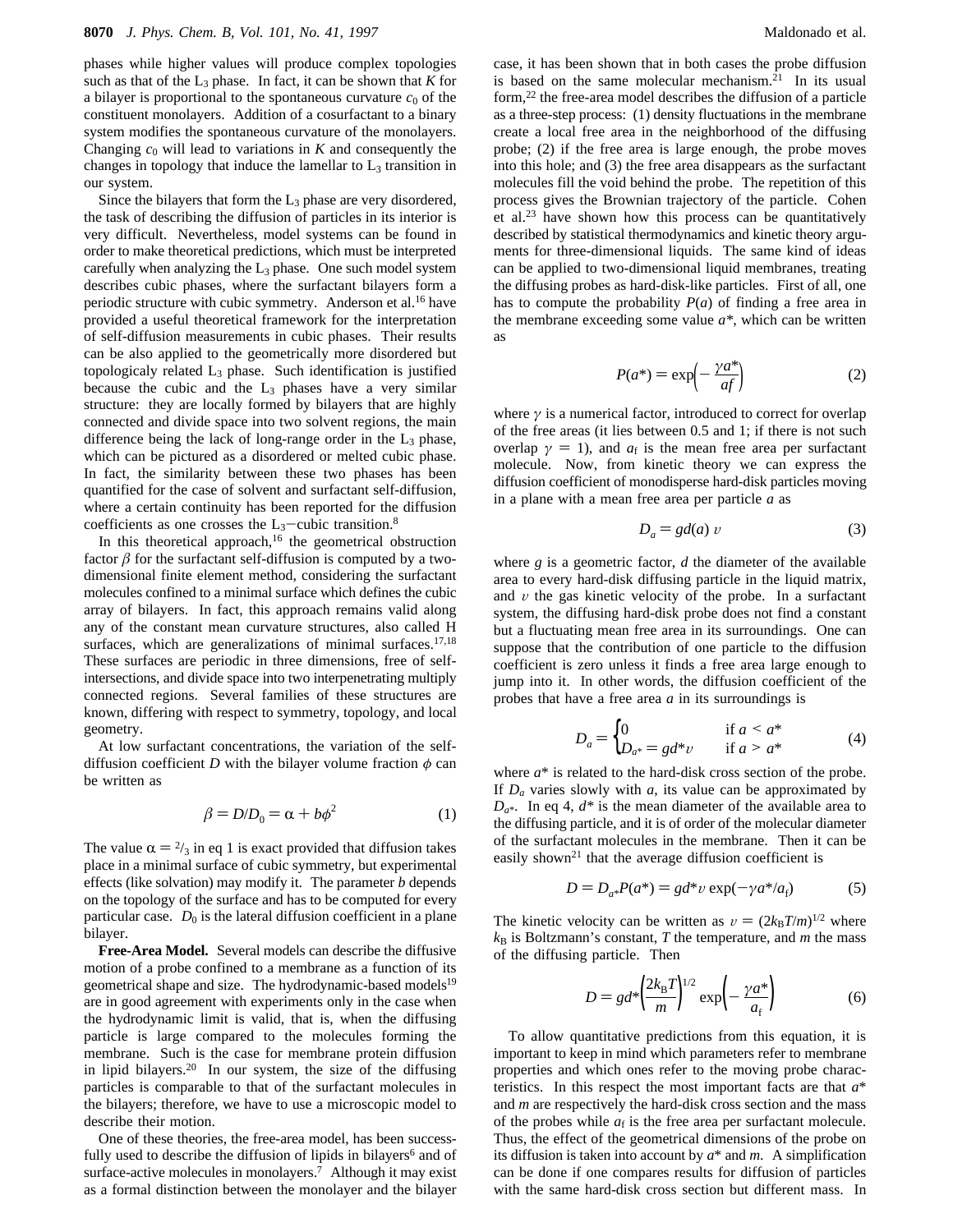this case, if diffusion occurs in the same membrane, we can obtain from eq 6

$$
D\sqrt{m} = c \tag{7}
$$

where  $c$  is a constant that depends on the membrane properties and on the diameter of the diffusing particles.

### **III. Experimental Section**

**Materials and Methods.** Zwitterionic surfactant tetradecyldimethylamine oxide  $(C_{14}DMAO)^{13,24}$  was obtained from Fluka and recrystallized twice; its cmc at 20 °C is 0.14 mM, and its density in the bilayer form is 0.891 g/mL. Hexanol was purchased from Merck and used as received. The water used as solvent was purified in a Millipore system.

Linear 5-(*N*-dodecanoylamino)fluorescein, 5-(*N*-hexadecanoylamino)fluorescein, and 5-(*N*-octadecanoylamino)fluorescein (respectively  $C_{12}$ ,  $C_{16}$ , and  $C_{18}$  hereafter) and the double-chain (fluorescein DHPE) fluorescent probes were purchased from Molecular Probes. Their molecular weights are 529, 585, 613, and 1183, respectively. All these molecules have the same fluorescent polar head, but different hydrophobic tails. In the case of the linear molecules, we have aliphatic chains with 12, 16, and 18 carbon atoms, respectively, while fluorescein DHPE has a linear section equivalent to six carbon atoms which splits into two chains of 17 carbon atoms.

**Experimental Technique.** The fringe pattern fluorescence recovery after photobleaching technique (FRAPP) has been described in detail elsewhere.<sup>25</sup> Briefly, a fluorescent probe is homogeneously dissolved in the sample, and an irreversible destruction of the fluorescent groups is induced by a very brief, powerful laser pulse. A less powerful laser beam is used to monitor the fluorescence signal as diffusion of the probes leads to a new homogeneous concentration in the illuminated region of the sample. We use a Spectra Physics argon laser (400 mW at 4880 nm) for the photobleaching pulse; the weaker beam has a 1000 times smaller power. Both the bleaching and the monitoring beams are divided and superposed in the sample to create a fringe geometry. After the bleaching pulse, a piezoelectric crystal makes the monitoring beam sweep the bleached fringes in the sample, which reduces the noise to signal ratio in the recovery exponential signal. The diffusion coefficients are deduced from the characteristic times *τ* of the recovery curves by the classical relation  $D = i^2/4\pi^2\tau$ , where the interfrange values *i* are in the range  $10-100 \mu m$  and the typical time values are from 0.1 to 10 s. The *D* values fitted to the above relation are obtained with an error smaller than 5%.

**Samples Preparation.** The phase diagram of our system is shown in Figure 1. The  $L_3$  phase extends over a large range of surfactant concentrations. In this work, we have measured the self-diffusion coefficient of the fluorescein-modified molecules for  $L_3$  phases with surfactant (plus cosurfactant) concentrations between 5 and 35 wt %. Since the fluorescence signal depends on the pH of the system, we have added a small amount  $(\approx 1)$ mM) of ammonium bicarbonate to keep pH near 8.5 and enhance the fluorescence emission. At this pH, C<sub>14</sub>DMAO behaves like a nonionic surfactant. We have checked, using X-ray scattering data, that the addition of the buffer does not modify the phase diagram appreciably as compared to that with pure water. Furthermore, the addition of different probe molecules does not modify significantly neither the X-ray scattering spectra nor the phase diagram.

Although the diffusion coefficient of the probe is rather insensitive, within our experimental error, to its concentration, the fluorescent molecule is added in a concentration big enough to have a good signal but small enough to prevent the problems



Figure 1. Phase diagram of the system C<sub>14</sub>DMAO-hexanol-water at 25 °C from ref 13. The FRAPP experiments were performed in the concentration range between 5 and 35% (weight percentage of surfactant plus cosurfactant).

of a strong absorption of light (photomultiplier saturation or convection in the sample due to excessive heating by the absorbed bleaching beam). The optimal dye concentration (about  $10^{-4}$  M) is too small to affect the phase diagram of the system.

The samples prepared as described were put in Hellma quartz cells of 1 mm path length and kept at constant temperature (23  $\pm$  0.1 °C) during the experiment.

### **IV. Results and Discussion**

We have measured the self-diffusion coefficients of fluoresceinmodified molecules in the bilayers of the L3 phases of the water $-C_{14}$ DMAO-hexanol system for several surfactant concentrations. The amphiphilic probe lies within the bilayers with the fluorescent head at the aqueous interface and the aliphatic tail in the interior of the surfactant region. There is a probability of having dye molecules dissolved in the solvent. If *p* is the fraction of such water-dissolved molecules, the observed diffusion coefficient is

$$
D_{\text{obs}} = (I - p)D_{\text{bil}} + pD_{\text{vol}} \tag{8}
$$

where  $D_{obs}$  is the diffusion coefficient measured in the experiment and  $D_{\text{bil}}$  and  $D_{\text{vol}}$  are the diffusion coefficients of the dye in the bilayers and in the solvent, respectively. The recovery signals from the  $C_{12}$  probe solubilized in water are very poor (of the same order as the background noise), meaning that  $p$  is very small. Furthermore, using our experimental data, we have simulated the effect of the solubilized probe on the diffusion coefficient *D*obs, and we have found that this contribution is negligible, in agreement with previously reported results.26 The correction represented by eq 8 is therefore not required in our analysis.

In this section we consider two sets of data: the variation of *D*, the self-diffusion coefficient of the probes, with the surfactant concentration, and for the constant surfactant concentration, the *D* variation when the shape and the mass of the probe are changed. Figure 2a,b depicts experimental results for the selfdiffusion coefficient of two of the fluorescein-modified molecules in the bilayers of a  $L_3$  phase as a function of the bilayer volume fraction *φ*. We have represented only the curves for the shortest linear molecule and for the double-chained DHPE fluorescein since the results are qualitatively the same for all probes. In the dilute regime, a nearly constant diffusion coefficient is in agreement with previous results;<sup>9</sup> however, in the more concentrated regime the diffusion coefficient decreases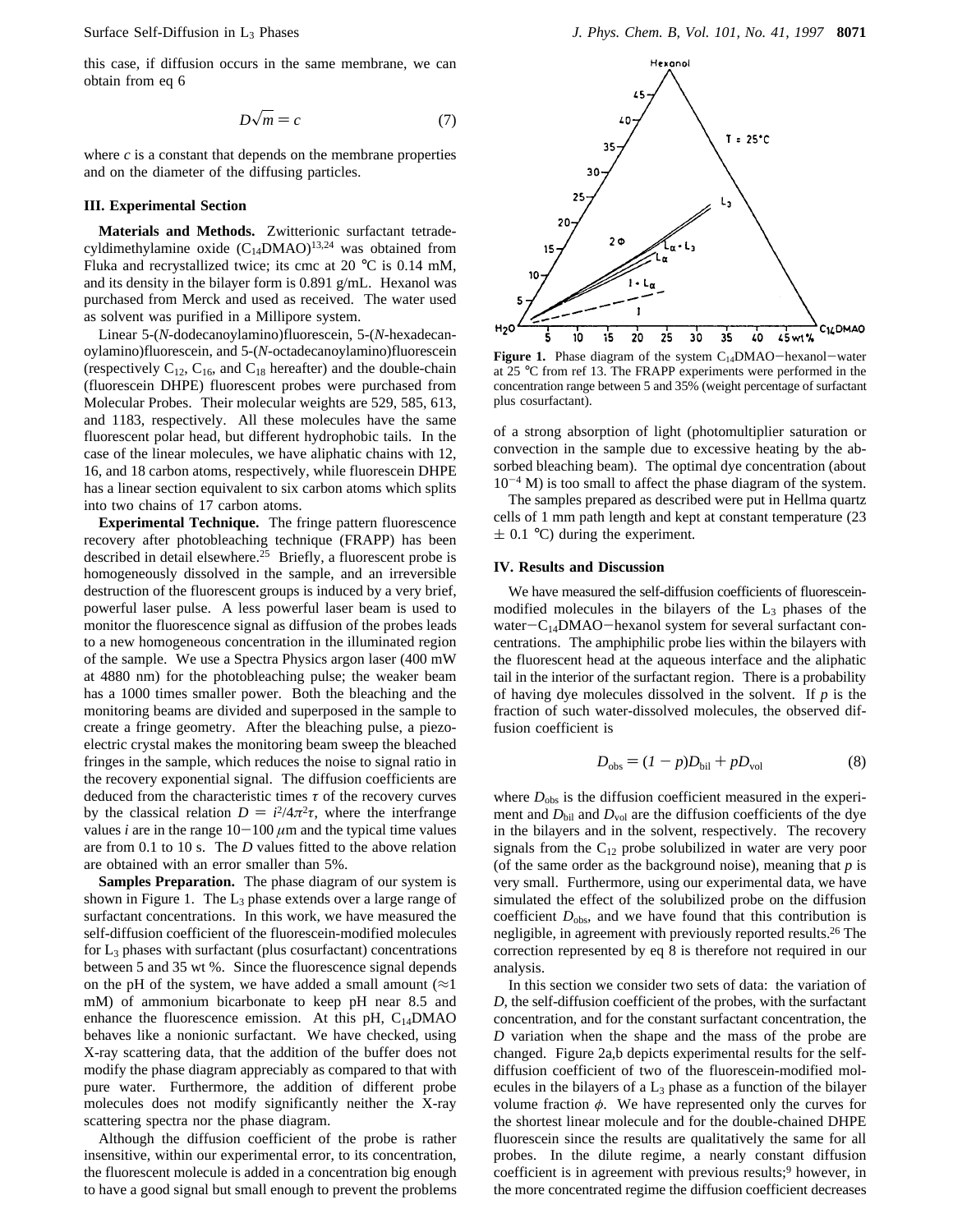**TABLE 1: Numerical Parameters Obtained from the Fits with Eq 1 of the Experimental Points for the Four Probes***<sup>a</sup>*

| probe       | $\alpha D_0 \times (10^{-7})$ | $bD_0 \times (10^{-7})$ | n         |
|-------------|-------------------------------|-------------------------|-----------|
| $C_{12}$    | 4.06                          | $-3.95$                 | $-0.6468$ |
| $C_{16}$    | 3.92                          | $-3.26$                 | $-0.5546$ |
| $C_{18}$    | 3.78                          | $-3.55$                 | $-0.625$  |
| <b>DHPE</b> | 3.30                          | $-3.91$                 | $-0.7898$ |

*<sup>a</sup>* The computed *b* values are close to those of the I-WP family of minimal surfaces reported in ref 16.

as *φ* increases. The experimental points are fitted to eq 1, indicating that the diffusion model for cubic phase is in good agreement with experimental diffusion data in  $L_3$  phase for all bilayer volume fractions. Similar conclusions have been obtained for the AOT-brine system.29

The values obtained for  $\alpha D_0$  and  $bD_0$  from our fits are listed in Table 1. The theoretical value of  $\alpha$  is exactly  $\frac{2}{3}$  for a cubic symmetry . To determine this value for our system, selfdiffusion experiments must be performed in an oriented lamellar phase which allows the measurement of  $D_0$ . We have oriented a lamellar phase using the usual thermal treatment.<sup>27</sup> The sample, placed in a Hellma cell of 200 *µ*m width, was heated above the lamellar-isotropic  $(L_3)$  transition and then slowly cooled to room temperature. (The cooling rate was  $1 \degree C/h$ ). All the processes were followed by optical microscopy between crossed polarizers. The thermal cycles were repeated until the lamellar was oriented with bilayes parallel to the cell walls. For the  $C_{12}$  fluorescein the  $D_0$  value, measured with the FRAPP technique leads to  $\alpha = 0.68 \pm 0.05$ , in excellent agreement with theoretical prediction and previous results.<sup>9</sup>

From the *b* values one can, in principle, infer the minimal surface topology of our L<sub>3</sub> phase. Anderson et al. have calculated *b* values for only two topological families:  $P(b =$  $-0.45$ ) and I-WP ( $b = -0.6$ ).<sup>16</sup> From our data the mean value of  $b$  ( $-0.654$ ) is close to those of the I-WP family . A unit cell of an approximation to this periodic minimal surface is shown in ref 28; its genus per unit cell is 4, and the acronym I-WP comes from the fact that it is a body centered cubic structure (denoted I in crystallography), while its shape has some resemblance to a wrapped package (WP). However, this is not an unambiguous topology determination since we cannot compare it with more than two theoretical *b* values.

The free-area model of dye diffusion presented above leads, for dyes with identical projected area, to  $D\sqrt{M}$  = constant. (*M* is the molecular weight of the probe.) To check this relation, we plotted  $D\sqrt{M}$  versus the bilayer volume fraction,  $\phi$ , for three different linear fluorescein molecules used in this work which differ in their chain lengths (Figure 3). Obviously, for a given  $\phi$  value,  $D\sqrt{M}$  is constant, within experimental error, which is in excellent agreement with theory as expressed in eq 7.

Equation 7 could still be used for the DHPE fluorescein. However, since its cross section is greater than that of the linear molecules, the self-diffusion coefficients measured for this double-chained molecule are smaller than those measured for the other probes by about 20%. Similar results have been found for double-chained lipids.<sup>6</sup> Since the DHPE molecule does not have a homogeneous cylindrical shape, the origin of these differences cannot be completely explained by eq 6.

Finally, eq 7 can be easily modified in order to emphasize the influence of the chain length of the diffusing molecule on self-diffusion coefficient. To do so let us expand eq 7 around given value of the mass *M*. This value can be the mass of the smallest dye molecule, i.e., the mass of the molecule with 12 carbons,  $M_{12}$ . The mass of the other molecules can be written as  $M_{12} + \Delta M$ , where  $\Delta M$  is the extra mass as compared with the shortest molecule. If this extra mass is homogeneously distributed along the extra length of the chain ∆*L*, eq 7 can be



**Figure 2.** Self-diffusion coefficient *D* of fluorescein  $C_{12}$  (a, top) and DHPE (b, bottom) as a function of the surfactant volume fraction *φ*. The solid line is the prediction of the diffusion model for cubic phases applied to  $L_3$  phases as expressed in eq 1.



**Figure 3.** Application of the free-area model for the whole range of surfactant concentrations. For the linear probes (the symbols  $\bullet$ ,  $\blacksquare$ , and  $\blacklozenge$  represent the C<sub>12</sub>, C<sub>16</sub>, and C<sub>18</sub> fluoresceins, respectively), the product  $D\sqrt{M}$  is nearly constant for every surfactant concentration, as predicted by eq 7. The full triangles represent the DHPE fluorescein.

expanded to give

$$
D = D_{12} \left( 1 - \frac{a^* \rho}{2M_{12}} \Delta L \right) \tag{9}
$$

where the subscripts 12 refer to the shortest fluorescein molecule, *a*\* is the common cross section of the cylindrical shaped molecules, and  $\rho$  is the mass density. The important prediction in this equation is a linear variation of the selfdiffusion coefficient with the extra length of the chains. In